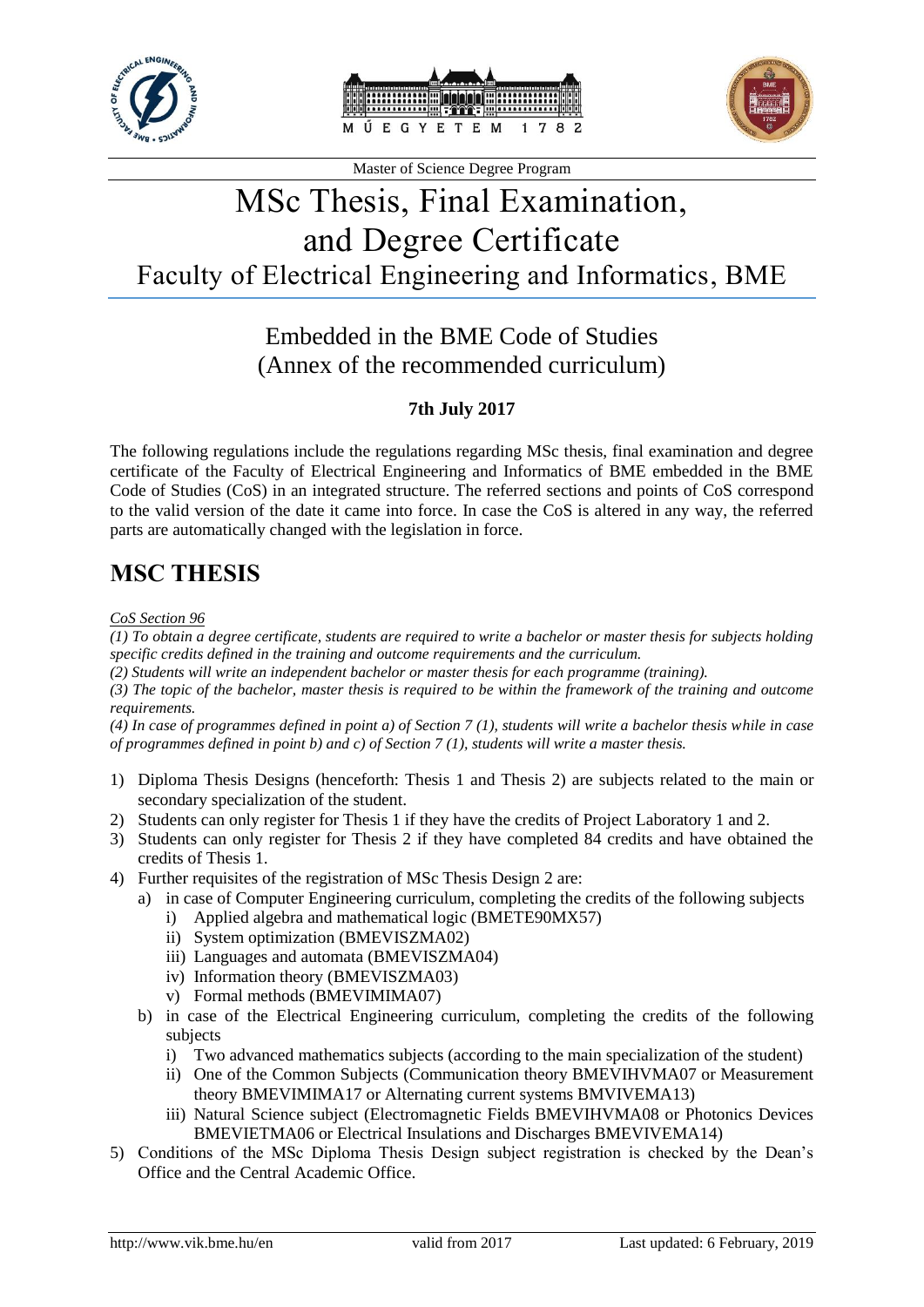





- 6) Thesis 1 and 2 can be taken both in the spring and fall semesters. Students need to continue work throughout the second semester which they have begun previously.
- 7) The supervisor opens the Thesis topic on the Thesis Portal [\(https://diplomaterv.vik.bme.hu/en/\)](https://diplomaterv.vik.bme.hu/en/). The student needs to enter the portal and accept the announced topic. After the closing of a successful first semester, the supervisor opens the same topic in the following semester which the student signs up by filling an online form in the semester of Thesis 2.
- 8) The steps of finalizing the topic of the thesis in the semester of Thesis 1 on the Thesis portal are as follows:
	- a) The supervisor opens the Thesis topic for the student on the Thesis Portal until the end of the 3rd week of the study period
	- b) The supervisor uploads the thesis topic description until the end of the 5th week of the study period.
	- c) The thesis topic description is approved by the head of the department until the end of the 6th week of the study period.
	- d) The student submits the electrical version of the Thesis 1 report via the Thesis portal until the last day of the study period.
	- e) The supervisor accept the report on the Thesis portal
- 9) The steps of finalizing the topic of the thesis in the semester of Thesis 2 on the Thesis portal are as follows:
	- a) The topics are reopened by the supervisor until the end of the 3rd week of the study period
	- b) Sometimes the topic assignment can be slightly modified in which case the supervisor uploads the modified topic assignment until the end of the 5th week which has to be approved by the head of the department until the end of the 6th week of the study period.
	- c) Students upload the electronic thesis form until the end of the 6th week of the study period which also includes the selection of subjects of the final exam.
	- d) The supervisor approves the students' forms.
	- e) The student submits the electrical version of the MSc Diploma Thesis on the Thesis portal until the last day of the study period.
	- f) The supervisor accept the MSc Diploma Thesis
- 10) The thesis topic can be selected from the announced topics of the department of the main or secondary specialization. The topics need to be approved by the head of the department.
- 11) A topic announced by a different faculty, university or company can only be accepted if the head of the department of the main or secondary specialization supports it and provides a department supervisor. An external advisor of academic qualifications must have an MSc degree and be approved by the head of the department. The topic of the thesis has to be selected and written so that it can be evaluated without violating the interests of the company.

#### *CoS Section 96*

*(6) The writing process of a bachelor or master thesis is controlled by a supervisor whose work may be supported by engaging a thesis advisor* 

#### *CoS Section 99*

*(1) The thesis advisor is primarily an employee of a company or institution outside of the university who provides professional help and advice for the student and checks the student's thesis*

12) The writing process of the thesis is guided by the departmental supervisor or an external thesis advisor both of whom have to be provided. A departmental supervisor is someone who is a full or part-time teacher, researcher, departmental engineer, doctoral candidate or doctoral student. An external thesis advisor can be an external expert with academic qualifications or with MSc degree having an approved consent of the head of the department.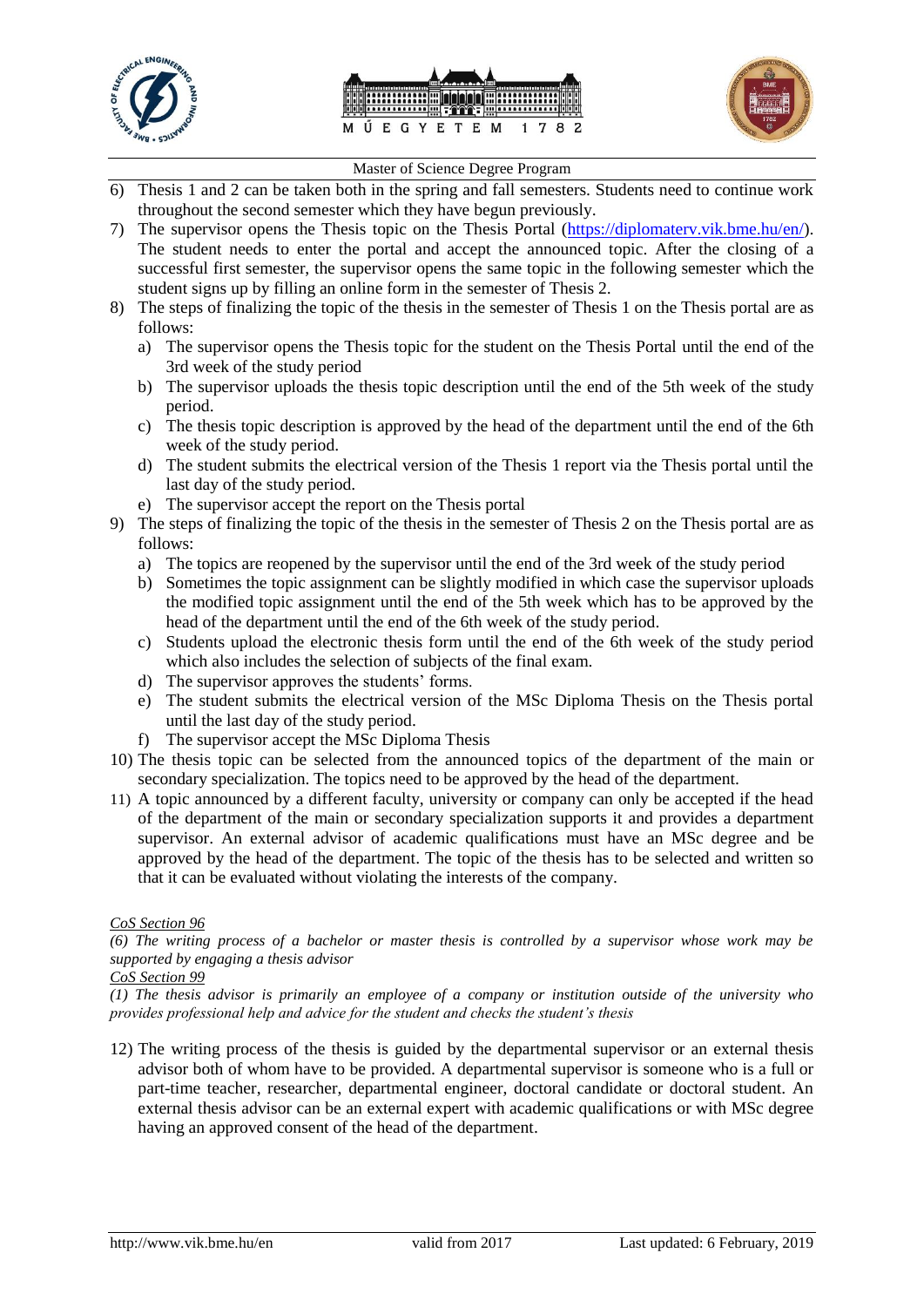





#### *CoS Section 96*

*(1) Subjects related to the writing of a bachelor or master thesis are mandatory subjects evaluated with midterm grades. The grade for a subject is determined by the supervisor based on a student's achievement in the term and the subject requirement or the faculty regulations. Unless otherwise specified by the faculty regulations, the completion and submission of a bachelor or master thesis until the end of the term is not required to award a grade other than fail.*

- 13) The requisite for Thesis 1 is a mid-term grade during the study period which can only be achieved if the preparation has been accomplished and the student is ready to continue work with Thesis 2. Further requisites of the subject and the method of evaluation is included in the subject data sheet. The supervisor accepts a written thesis report uploaded by the end of the semester.
- 14) The requisite for Thesis 2 is a mid-term grade during the study period. The submission of the thesis is not a requirement of having a mid-term grade. The subject is completed if the preparatory work has been done throughout the two semesters and the thesis will be completed without the help of the supervisor or the thesis advisor. Further requisites of the subject and the method of evaluation is included in the subject data sheet.
- 15) The deadline for thesis submission is the last day of the study period followed by the exam period during which the student wants to defend his/her thesis. The grade is given by the Final Examination Board.

#### *CoS Section 101*

*(1)The bachelor or master thesis prepared by the student and accepted by the supervisor must be checked by a reviewer. The review criteria, as well as its content and formal requirements will be specified by the faculty's code. The reviewer makes a suggestion for the grade of the thesis. This can also be a 'fail (1)'.*

16) The reviewer must have an MSc degree or a degree equivalent to it.

#### *CoS Section 102*

*(1) The university regards it as a primary goal to ensure the public availability of bachelor or master theses in order to realise the programme's objectives, therefore accessibility may be restricted in exceptional cases only. (2) The students' theses, together with all supplements, are publicly available in the library of the educational organisational unit which announced the assignment for the thesis or in the faculty's designated IT system. No copies of the thesis or parts thereof can be made without the prior written consent of the student it was written by.*

#### *CoS Section 103*

*(1) The restriction of the public availability and accessibility of the thesis may be initiated by the supervisor and requested by the head of the competent educational organisational unit by sending a written request to the dean of the faculty in charge of the programme in question.*

- 17) In some cases, leading companies in the field of research and development may announce confidential thesis topics. The confidentiality of the topic needs to be permitted by the MSc Program Director at the request of the head of the department. The permission must be issued by the end of the previous study period. Students must be informed of the confidentiality of such topics in case they select one. Confidential thesis topics are public, but their contents and annexes must not be made public.
- 18) All information regarding the preparation and submission of the thesis is included in the subject data sheet of Thesis 1 and 2.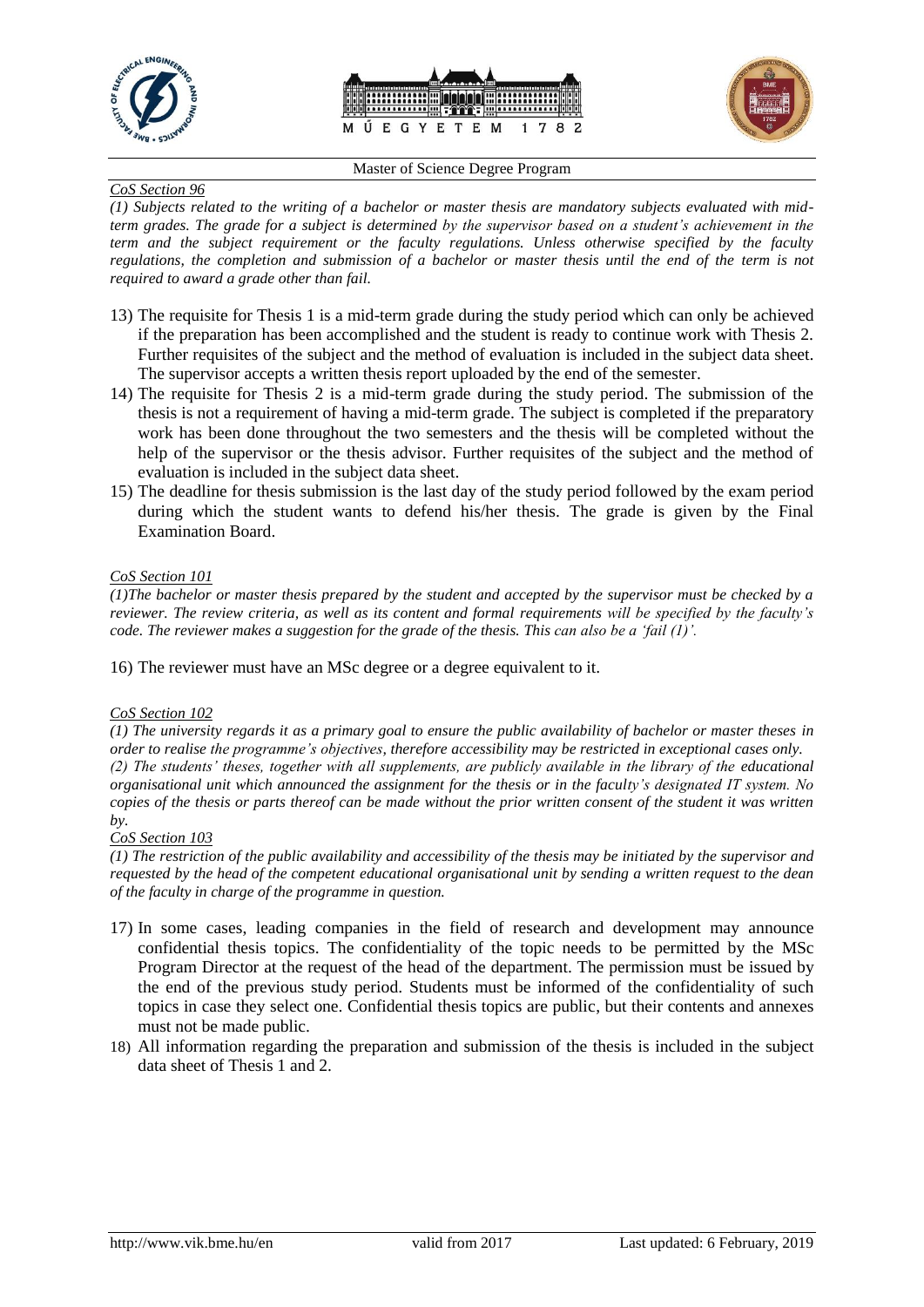





# **FINAL EXAMINATION**

#### *CoS Section 104*

*(1) Students complete their bachelor, master or single-cycle training programme and postgraduate specialist training programme by taking their final examinations.* 

*(2) Students may take the finals after they have obtained their leaving certificate. Students may take the final examination after obtaining their leaving certificate. The final examination may be taken in the exam period after the leaving certificate (absolutorium) was obtained both within the framework of the student's legal status and after its expiry within a period of two years in any given exam period in accordance with valid academic requirements.* 

*(3) After the expiration of the second year following the issue of the leaving certificate (absolutorium) students may take their final examinations if the programme owner approves the bachelor thesis subject as currently relevant after consulting with the head of the educational organisational unit organising the final examinations and the person in charge of the specialisation (if any). If the topic is deemed to be obsolete, the applicant must write a new bachelor thesis.* 

*(4) Final examinations may not be taken after the end of the fifth year following the termination of the student's legal status.* 

*(5) Students may not take their finals, if they* 

*a) failed to settle their payment obligations towards the University,* 

*b) failed to return any equipment owned by the University and previously given to the students for use or c) failed to submit their bachelor or master thesis by the specified deadline.*

19) The conditions of taking a final examination are as follows:

- a) The student needs to upload his/her thesis on the portal and submit a bound copy of it to the supervisor.
- b) The supervisor needs to find the thesis adequate for submission and accepts the thesis (closed the topic) on the portal.
- c) The departmental coordinator of the final defense assigns the student to the final examination.

#### *CoS Section 106*

*The faculty in charge of the programme designates a final examinations period in the SAS, for which the students can register. Only students who registered for the final examinations period may take the final examinations. The educational organisational units designate final examination dates within the final examinations period.* 

20) Final examination can be taken in both semesters, usually in the last 3 weeks of the exam period.

#### *CoS Section 106*

*(2) Students or former students can register for these final examination dates, announced in the SAS for the final examinations period by using the Study Administration System or students can be registered also by the educational organisational unit (EOU) organising the final examinations.*

*(3) Students or former students may cancel their registration by no later than 24 hours prior to the start of the final examinations in person or by sending an e-mail to the EOU organising the final examinations. If the students or former students fail to turn up at the finals, their learning outcomes cannot be evaluated. This fact must be entered in the minutes of the final examinations.* 

*(4) The reason for the absence from the finals must be verified within eight days of the finals at the in charge. In case of an unexcused and unverified absence the student will have one less available repeat options for the final examinations.*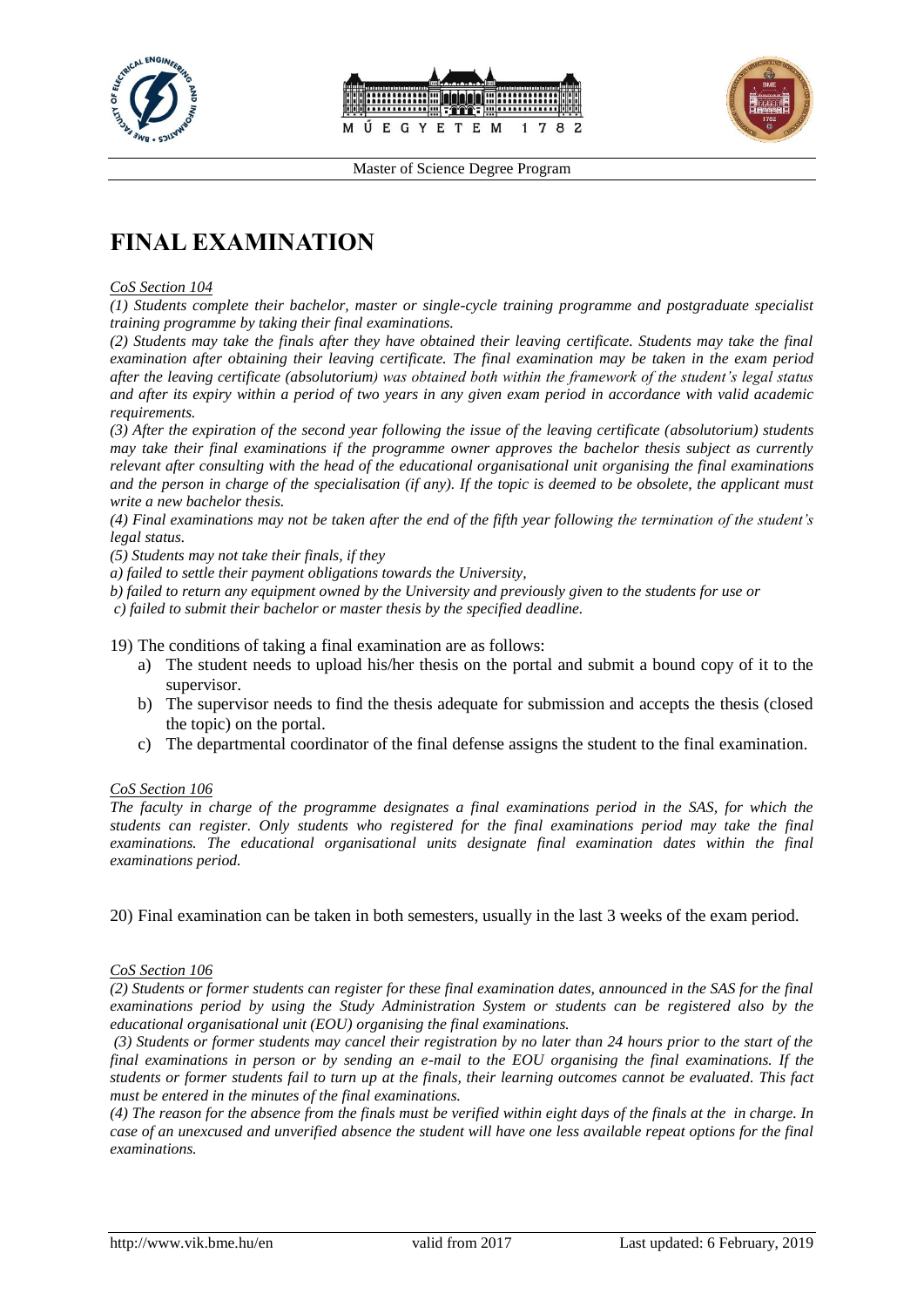





#### *CoS Section 105*

*(5) The final examinations will be organised by the educational organisational unit in charge of the student's specialisation. If the programme does not have a specialisation, the finals will be organised by the educational organisational unit (EOU) announcing the bachelor or master thesis topic. (6) Finals may be organised jointly by EOUs, including the EOUs of other higher education institutions, based on their agreement.*

- 21) The department announcing the thesis topic is responsible for the organization of final exams.
- 22) The department may schedule the final exams at any time period within the 3-week exam period.

#### *CoS Section 105*

*(3) The final examination will test the students' synthetised knowledge and will consist of several parts – such as defending the bachelor or master thesis and exams per subject or subject group, as well as final comprehensive examinations – in accordance with the criteria set out in the curriculum.*

- 23) The student defends his/her thesis in front of the Final Examination Board. The reviewer, invited by the department, assesses the thesis and offers a grade. Similarly, the departmental supervisor evaluates the thesis as well as the performance of the student throughout the semester and offers a grade. The assessment can either be oral or written. In case the supervisor cannot be present during the defense, the assessment must be written.
- 24) In the case of a confidential thesis, the Final Examination Board holds a closed session where each member must sign a privacy statement. The candidate has to answer all professional questions that may arise.
- 25) The reviewer or the departmental supervisor must be present on the session of the defense. The review itself must be available to the candidate before the defense. The supervisor may be dispensed from being present with consent from the head of the department.
- 26) The student takes the final exam from two subjects. The subjects are assigned by the supervisor of the department responsible for the thesis which has to make sure that at least one of the subjects should relate to the thesis.
- 27) At the Computer Engineering program, the two subjects can be selected from the list of the student's completed common subjects (Applied algebra and mathematical logic BMETE90MX57, System optimization BMEVISZMA02, Languages and automata BMEVISZMA04, Information theory BMEVISZMA03, Formal methods BMEVIMIMA07) or from the subjects of the main and secondary specialization. One of the subjects must be the subject of the main specialization.
- 28) At the Faculty of Electrical Engineering, the two subjects can be selected from the list of the student's completed subjects of Advanced mathematics, Common Subjects (Communication theory BMEVIHVMA07 or Measurement theory BMEVIMIMA17 or Alternating current systems BMVIVEMA13), Natural Science subject (Electromagnetic Fields BMEVIHVMA08 or Photonics Devices BMEVIETMA06 or Electrical Insulations and Discharges BMEVIVEMA14) or from the subjects of the main and secondary specialization. One of the subjects must be the subject of the main specialization.
- 29) The oral exam of the final exam subjects has to be taken directly after the defense of the thesis in front of the Final Examination Board. The student can only take the exam if the defense was successful.
- 30) The Final Examination Board returns the printed copy of the thesis to the student.
- 31) Confidential theses will become public 3 years after successful exams. The operator of the Portal is responsible for making theses public.
- 32) The Central Academic Office records the partial results of the final exam and the qualification of the certificate based on the minutes of the exam.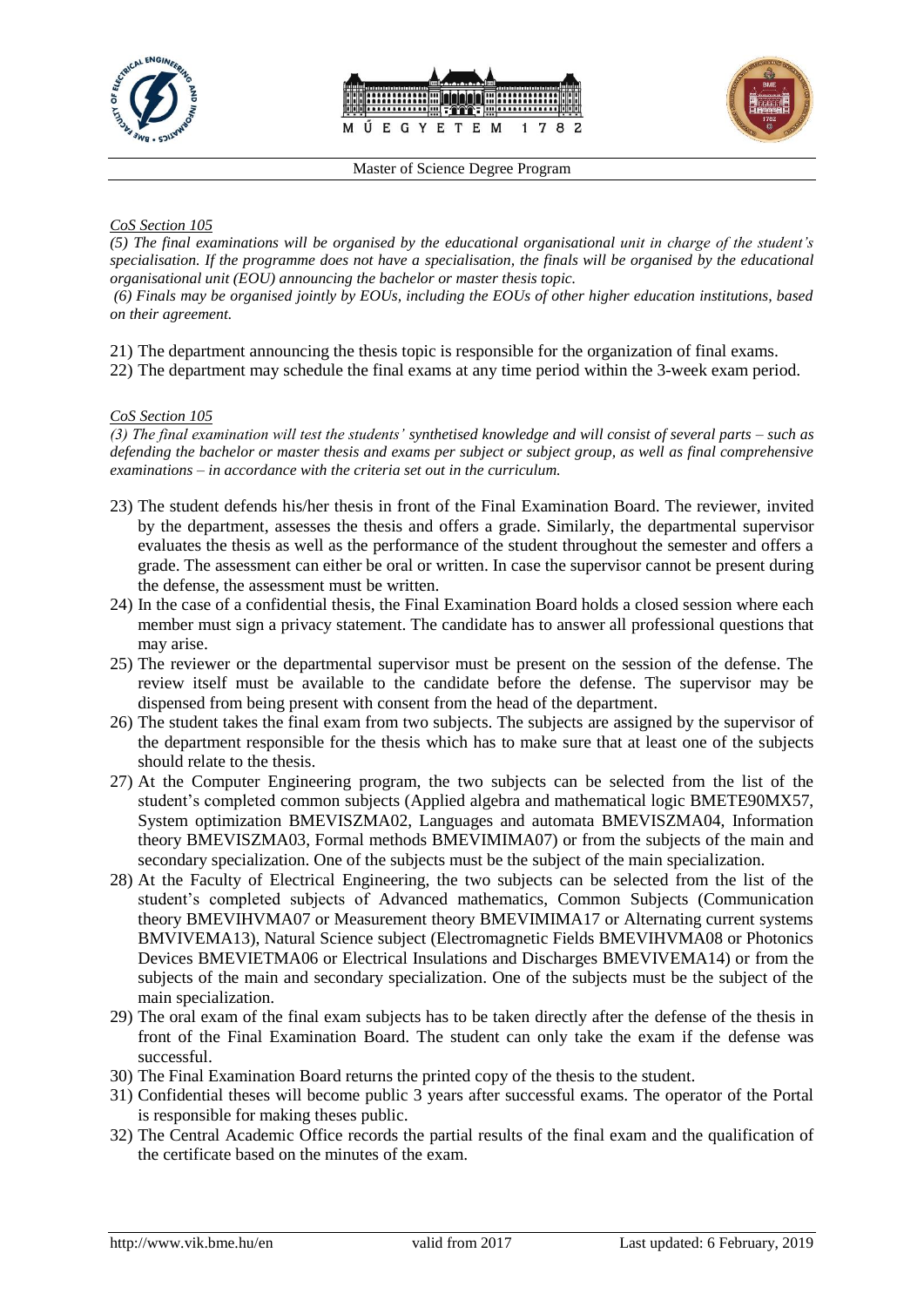





*CoS Section 107*

*(5) The results of the final examinations are announced by the chairperson of the Final Examination Board at an open session.*

*(6) The final examinations are deemed as successful if the examinee has completed each part with a minimum pass grade.* 

*(7) A successful final examination cannot be retaken.*

#### *CoS Section 109*

*(1) A thesis graded as failed by the finals committee may be repeated once by submitting a new bachelor or master thesis. If a new bachelor or master thesis is submitted, the earliest time for taking another final examination is the next final examinations period.* 

*(2) The criteria and deadline for preparing and submitting a new bachelor or master thesis will be specified by the dean of the faculty in charge of the programme, based on the opinion of the head of the educational organisational unit organising the finals.*

33) In the case of the unaccepted thesis, the Final Exam Board can specify its correction and repeated preparation.

#### *CoS Section 109*

*(3) If only one of the exams in the final examination subjects was unsuccessful, the examinee only has to sit a retake exam in that subject. There is an option for a repeated retake exam after an unsuccessful retake exam. After that there are no other options available for retakes. Failed first or repeated retake exams in a subject cannot be repeated within two months of the failed exam.*

*CoS Section 108* 

*(1) The results of the final examinations (RFE) are calculated as follows: 0.5xAGS+0.5xT, where AGS is the average of the grades of the subjects of the final examinations and T is the grade given for the bachelor thesis. (2) The final examination is unsuccessful and the RFE is zero if any of the grades given at the final examination is a fail.*

### **DEGREE CERTIFICATE**

#### *CoS Section 110*

*(1) Based on a successful final examination the University issues a degree certificate for the student in Hungarian and English, with the contents stipulated by the government decree, within 30 days following the successful final examination or within 30 days following the presentation of a document attesting the language exam if the latter is presented after the final examinations.* 

*(2) In the case of foreign-language programmes the degree certificate must be issued in Hungarian and in the language of the programme.* 

*(3) Based on a successful final examination, providing the student met all the criteria for issuing the degree certificate, the data manager will issue a certificate for the issue of the degree certificate, the content of which is stipulated by the government decree.*

*CoS Section 111*

*(1) The result of the degree certificate must be rounded up to two decimals, but partial grades should not be rounded up.* 

*(2) The following formulas must be used for the calculation of the degree certificate result:* 

*a) 0.2×AGS+0.3×T+0.3×GPA+0.2×CE if the curriculum also prescribes the completion of comprehensive exam(s) during the studies,* 

*b) 0.2×AGS+0.3×T+0.5×GPA if the curriculum does not prescribe the completion of comprehensive exam(s) during the studies, where CE is the mathematical average of the comprehensive exam grades required for the degree certificate, GPA is the cumulative grade point average for the whole of the study period, while the definitions of AGS and T are applied according to Section 108 (1).*